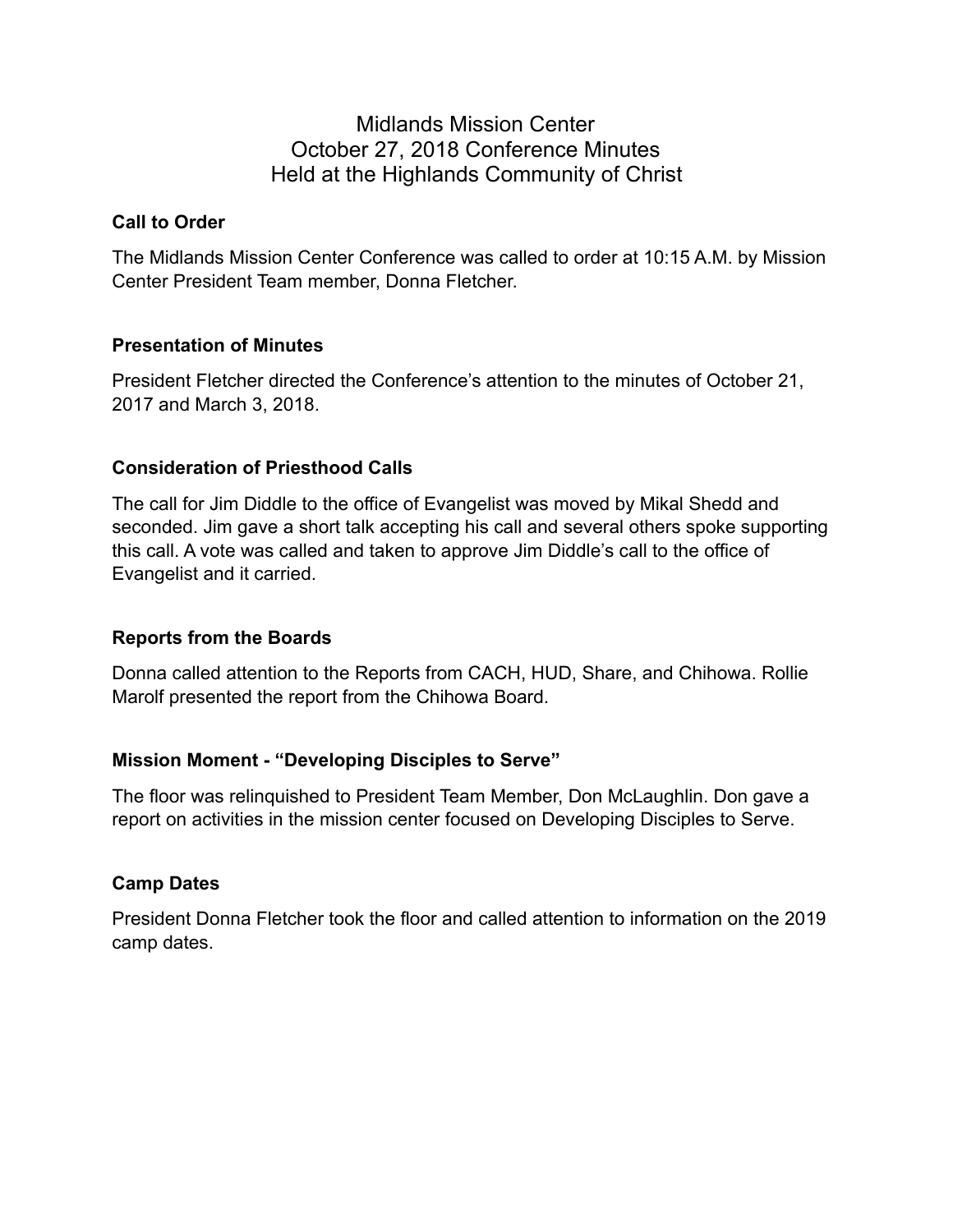### **World Conference Delegates**

Midlands Mission Center is allowed 69 delegates for the 2019 World Conference.

A list (added to the end of the minutes) of 57 nominees for world conference delegate was presented to the conference. In addition, Rick and Nancy Van Hoose (Lenexa), Marvel Hansen (Lenexa), Greg Schieszer (Lenexa), Karen Birkby (Mission Road) and Beth Franklin (Topeka), were nominated from the floor.

### **Suspension of Conference**

Conference business was suspended at 11:56 a.m. to reconvene after lunch.

### **Conference Called to Order**

The Conference was reconvened at 1:35 P.M. by President Fletcher.

President Fletcher stated that in response to concerns stated in the pre-legislative discussion of the 2019 budget, the Mission Center Financial Officers and the Mission Center Presidents Team had decided that unrestricted monies left over from Historic Caravan would be reserved for the use of future caravans or other such events.

#### **Election of Board Members**

President Fletcher directed the conference to the document called "Midlands Mission Center 2018 Board Nominations." President Fletcher requested the conference review the nominations for each board and make additional nominations. Dave Hall nominated Daniel Hartford to fill the two year term on the Chihowa Board. President Fletcher declared the nominations accepted by acclamation. The following are the Mission Center Boards as they stand:

#### **Central Avenue Center of Hope**

Lois Viers – 12-31-2021 Ed Viers – 12-31-2021 Melissa Shields – 12-31-2021 Ed (Sunny) Day – 12-31-2021 Barbara Freund – 12-31-2019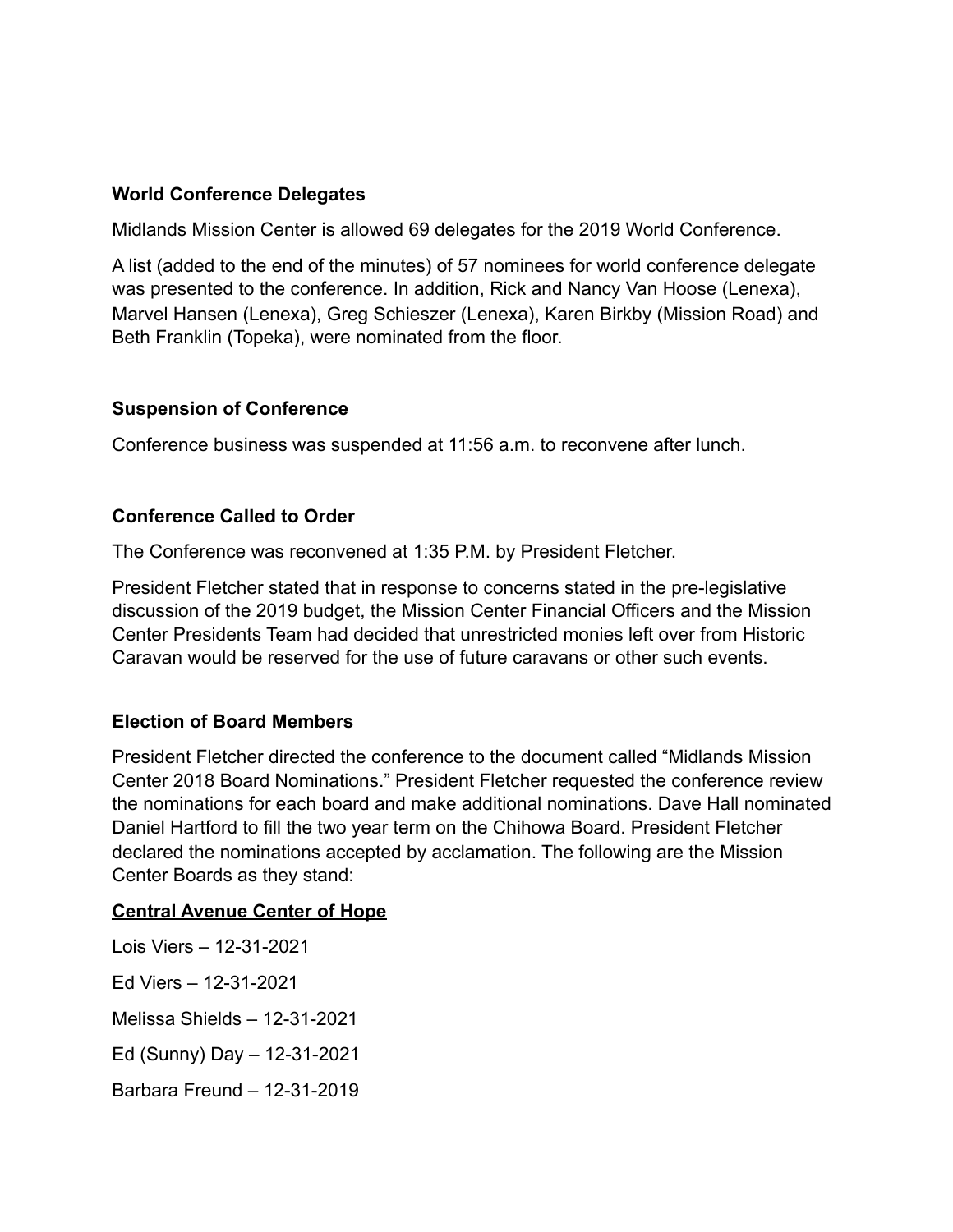Angie Ricketts – 12-31-2019 Kerry Lukenbill – 12-31-2020 Bill Wolfe – 12-31-2020 Terry Allen – 12-31-2020 Dave Hall – 12-31-2020 Kat Hnatyshyn – ex-officio

#### **Chihowa Retreat Center**

Dave Hall – 12-31-2019 Dale Cleland – 12-31-2019 Virgil Goodin – 12-31-2019 Steve Zahniser – 12-31-2020 Rollie Marolf – 12-31-2020 Daniel Hartford – 12-31-2020 Aaron Laughlin – 12-31-2021 Ruth VanFossen – 12-31-2021 Steve Campbell – 12-31-2021

Donna Fletcher – ex-officio

Emily Hidy – ex-officio

#### **Housing and Urban Development (HUD)**

- Jim Weigand 12-31-2019
- Kerri Booth 12-31-2019
- Lehi German 12-31-2020
- Stan Troeh 12-31-2021
- Kerry Lukenbill 12-31-2021
- Steve Beckman ex-officio
- Donna Fletcher ex-officio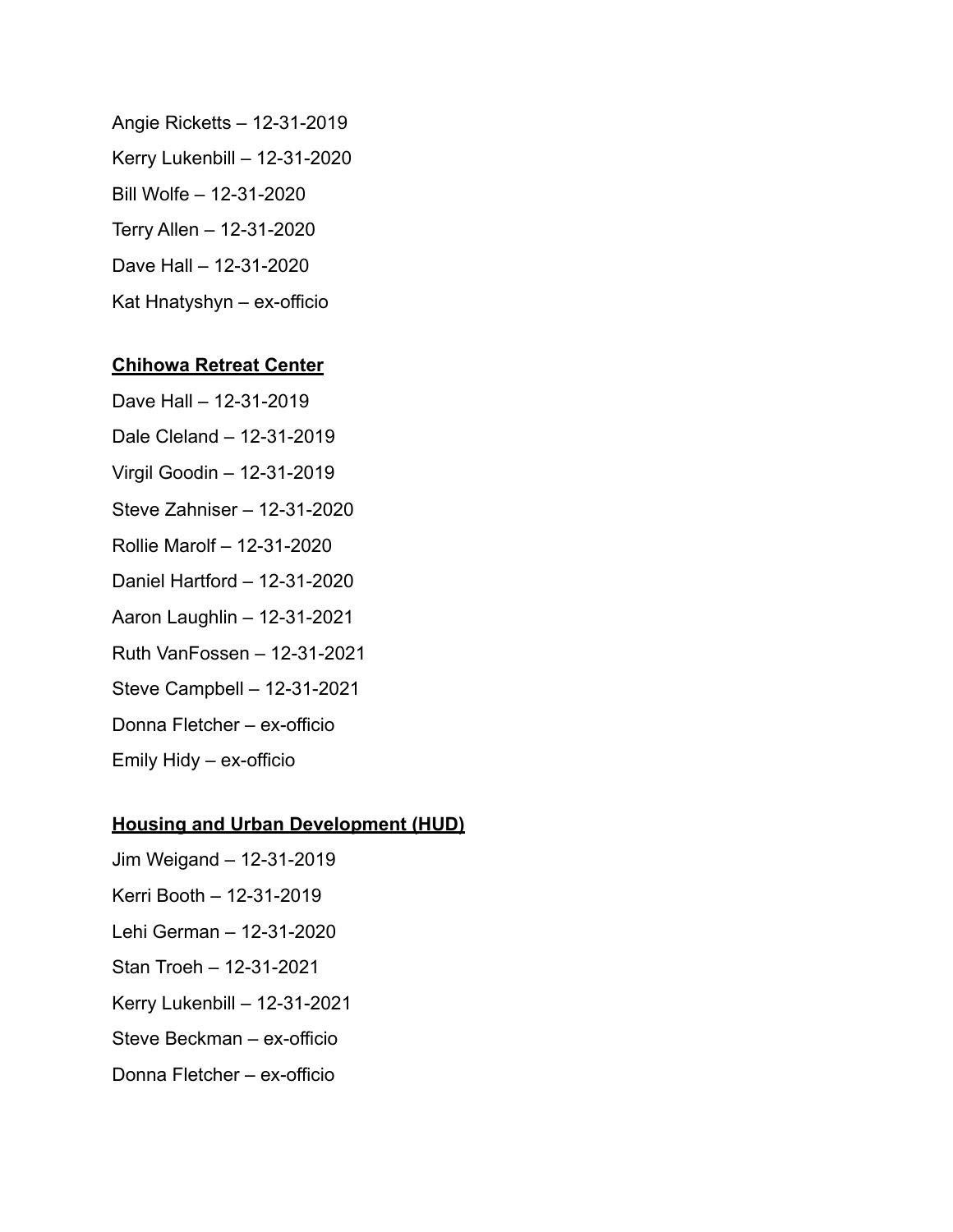### **Center Place Campground Incorporated – CPCI**

Gary Libeer Scott Hough – 12-31-2019 Randy Cole – 12-31-2020 Wim van Klinken – ex-officio Kat Hnatyshyn – ex-officio

## **S.H.A.R.E. Inc**

John Mueller 12-31-2019 Stan Troeh – 12-31-2020 Paul Wilson – 12-31-2021 Wim van Klinken – ex-officio Don McLaughlin – ex-officio (thru 2018, successor yet to be named)

**Mission Moment - "Invite People to Christ"** – A video of the 2018 Historic Caravan, Middle School Camp, Junior Camp, Spec, IYF and Youth Quest was shown

### **Campground Committee**

President Fletcher relinquished the floor to Emily Hidy who gave a report on behalf of the Campground Committee sharing the results of the survey that was taken by members and friends of Midlands Mission Center.

### **2017 Audits**

President Fletcher took the floor to present the 2017 audit for Midlands Mission Center. Jim Diddle moved for the conference to accept the audit. It was seconded, and the conference voted to accept the audit report.

President Fletcher presented the 2017 audit for the Chihowa Retreat Center. Doug Albro moved to accept the audit. It was seconded, and the conference voted to accept the audit report.

President Fletcher presented the 2017 audit for Central Avenue Center of Hope. Larry Winters moved to accept the audit. It was seconded, and the conference voted to accept the audit report.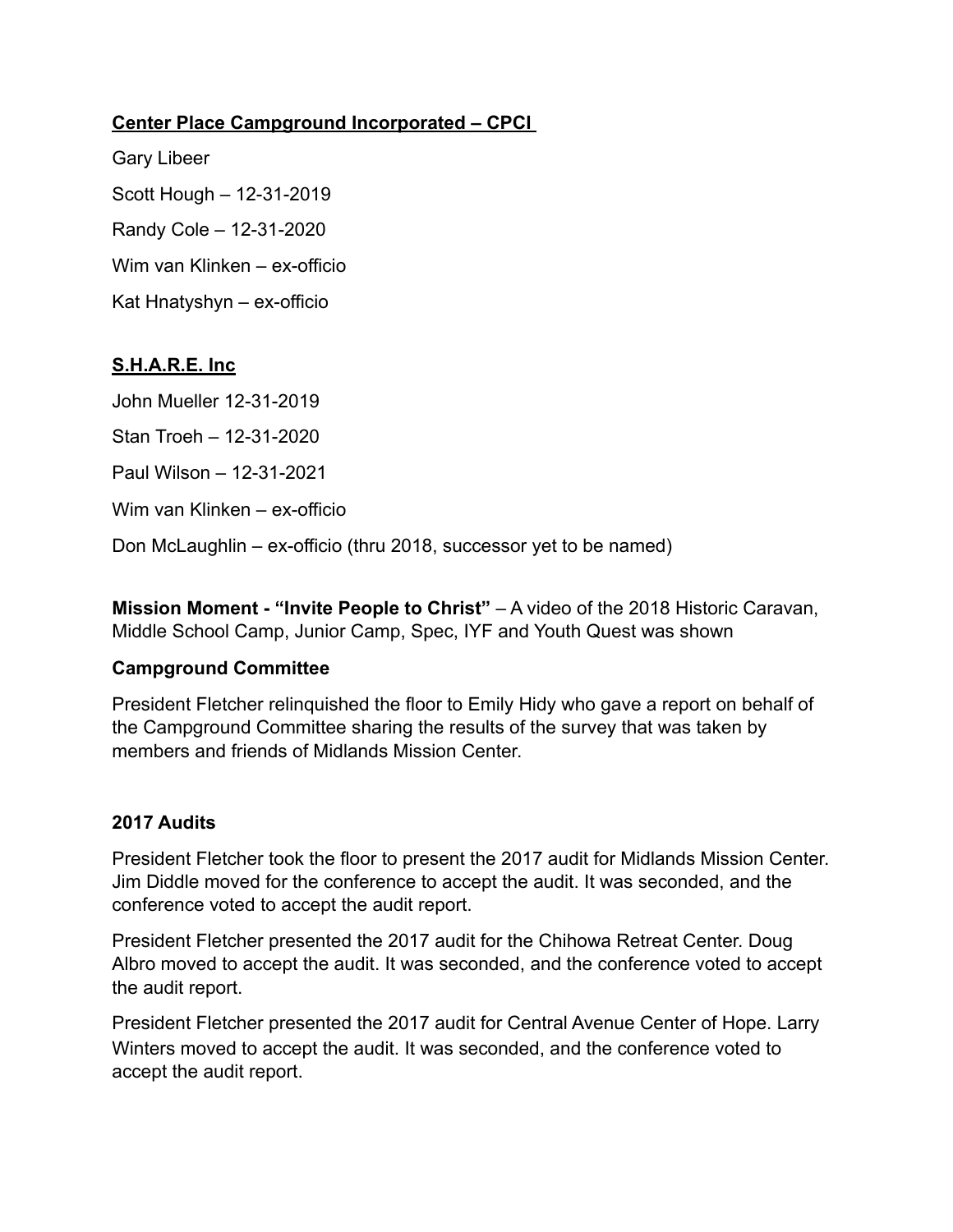## **2019 Budget**

President Fletcher relinquished the floor to President Hnatyshyn who presented the 2019 Midlands Mission Center budget. Doug Albro moved the budget be approved. It was seconded and approved as is.

President Hnatyshyn presented the 2019 budget for Chihowa Retreat Center . Mikal Shedd moved the budget be approved. It was seconded and approved as is.

President Hnatyshyn presented the 2019 budget for Central Avenue Center of Hope. Melissa Shields moved the budget be approved. It was seconded and approved as is.

President Hnatyshyn presented the 2019 budget for Center Place Campground Incorporated - CPCI. Aaron Laughlin moved the budget be approved. It was seconded and approved as is.

## **Mission Center Leadership**

Apostle Janné Grover called attention to a letter from the First Presidency recommending that Donna Fletcher, Kat Hnatyshyn and Don McLaughlin serve as the Mission Center President Team, (Don McLaughlin to serve until 12-31-18), A replacement for Don McLaughlin will be presented at the spring conference. Stan Troeh moved Donna, Kat and Don be sustained. It was seconded and passed.

Apostle Grover called attention to a letter from the First Presidency and the Presiding Bishopric recommending Kat Hnatyshyn, Wim van Klinken, Emily Hidy and Steve Beckman to serve as the Mission Center Financial Officer Team. Sharon Diddle moved Kat, Wim, Emily, and Steve be sustained. It was seconded and passed.

Apostle Grover presented Don McLaughlin to serve as Mission Center Invitation Support Minister until 12-31-18. A new Invitation Support Minister will be presented at the Spring Conference. Jim Diddle moved Don to be sustained. It was seconded and passed.

Apostle Grover presented the following recommendations of the Midlands Mission Center Presidents Team:

### **Mission Center Counselors to the President Team:**

Mary Gill (Olathe Congregation) Allen Keehler (Highlands Congregation) Stan Troeh (Bethel Congregation)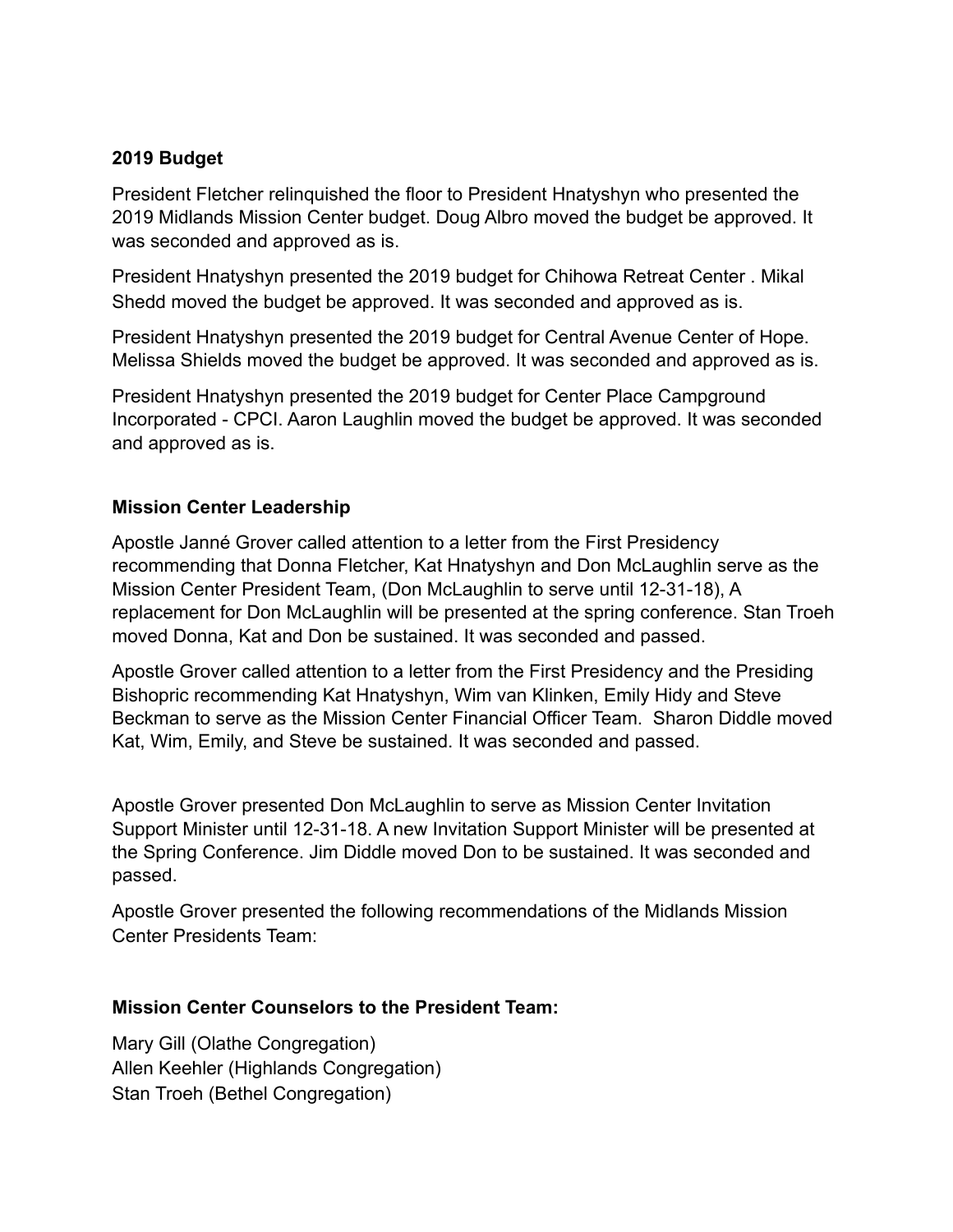#### **Mission Center Advisory Board**

Sally Roth Sarah Marolf Ron Millard

Sharon Diddle Greg Schieszer Emily Hartford Sharon Spaans Josh Huyett **Wade Wallace** 

Jim Diddle moved that the Mission Center Counselors to the President's Team and the Mission Center Advisory Board be sustained as recommended. It was seconded and passed.

#### **New Business**

The floor was relinquished to Wim van Klinken who called for new business: Aaron Laughlin made the following motion and it received a second:

Whereas, the Midlands Mission Center sponsors youth programs annually and

Whereas, the funding of the youth programs come from two sources one from registrations and camperships and from time to time from specific contributions designated by the donor for a specific purpose or program.

Therefore, any funds raised from either registration fees or specific contributions for a specific purpose will be spent for the said purpose, and

Therefore, any surplus funds will be held for the specific purpose next time the program is operated.

Therefore, any proposed deviation from the specific purpose the funds were raised either through registration fees, camperships or specific donations will be voted upon by conference, before the funds are spent.

After discussion, Larry Birkby called the previous question. It was seconded and carried.

The vote was called and the motion failed with 32 in favor, 35 opposed.

### **Mission Moment – "Experience Congregations in Mission"**

A video of the TWIST weekends was shown.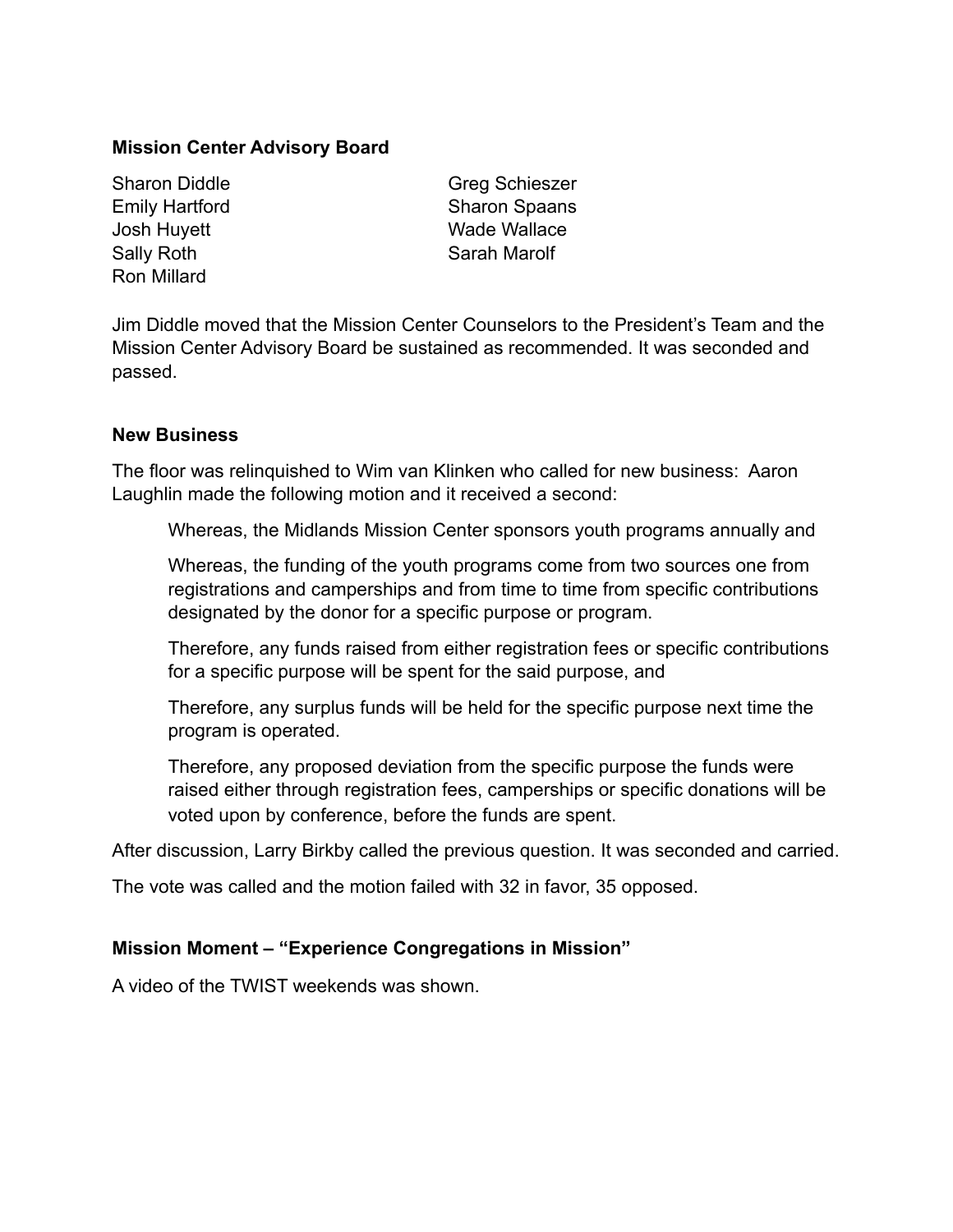#### **Ordination Service**

After the singing of CCS #42. *As the Wind Song Through the Trees,* Apostle Janné Grover gave a charge to the ordinands and the ordinations were as follows:

Singing of verse 1 of CCS #582, *You Have Come Down to the Lakeshore*

Allen Keehler was ordained to the office of High Priest by Apostle Janné Grover and High Priest Kat Hnatyshyn.

Singing of verse 2 of CCS #582, *You Have Come Down to the Lakeshore*

Jim Diddle was ordained to the office of Evangelist by Apostle Janné Grover and Evangelist Kris Judd.

Singing of verse 3 & 4 of CCS #582, *You Have Come Down to the Lakeshore*

#### **Adjournment**

Following the Disciple's Generous Response offered by Steve Beckman, the singing of CCS #387 *Bring Forth the Kingdom,* and sending forth by Craig Hidy, the conference was adjourned .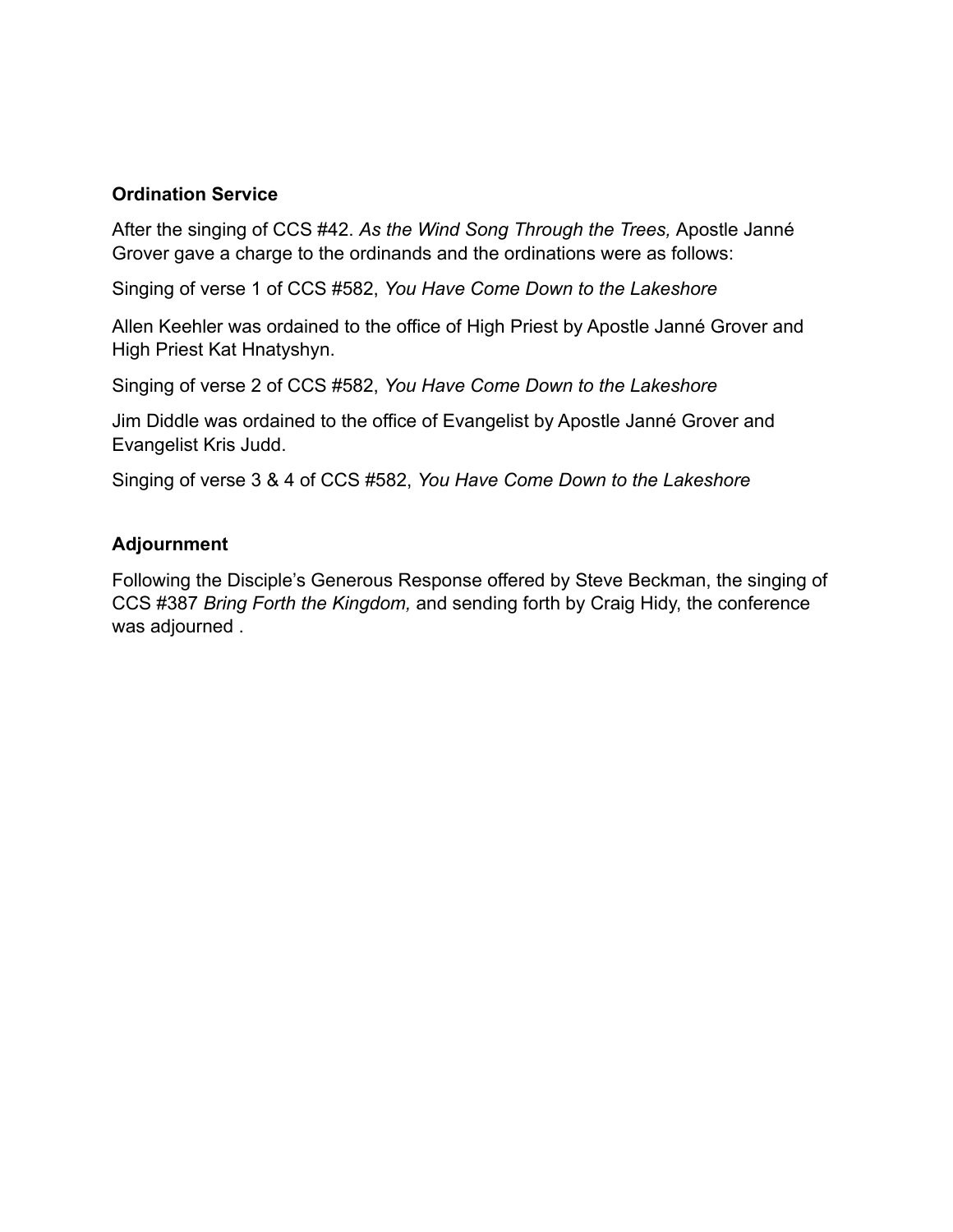#### Nominees for the 2019 World Conference

Adams, Stanton L (Osawatomie) Lebeer, Mary (Highlands) Adams, Virginia L (Osawatomie) **Letter Starbot Lloyd, Sara H** (Wichita Central) Albro, Diane G (Webb Road) Marolf, Beth A (Topeka) Baldwin, William (El Dorado) **O'Neal, John J (Mission Road)** Bauman, Jennifer M (Olathe) **Paarman, Cammeo R (Bethel)** Paarman, Cammeo R (Bethel) Cady, Jeffery W (Bethel) **Reine, Clint A (Mission Road)** Reine, Clint A (Mission Road) Cole, Patricia J (Liberty) Roth, Sally A (Webb Road) Collins, Gary W (Liberty) **Russell, Jennifer (Webb Road)** DeBarthe, Paul N (Shawnee Drive) Shedd, Mikal J (Liberty) Diddle, James A (Liberty) Thatcher, Vickie L (Highlands) Diddle, Sharon L (Liberty) Tiffany, Cheron B (Olathe) Fletcher, Donna M (Webb Road) Troeh, Stanley (Stan) F (Bethel) Goble, Darren L (Norton Heights) Winters, Karen B (Olathe) Gunn, Wanda (Wendy) J (Highlands) Winters, Larry A (Olathe) Guthrie, Diana W (Webb Road) Woosley, David E (Lawrence) Guthrie, Richard A (Webb Road) Hall, David M (Shawnee Drive) Hnatyshyn, Kathleen E (Shawnee Drive) Joyce, Kyle L (Bethel)

Albro, Douglas C (Webb Road) Marolf, Roland (Rollie) L (Topeka) Baldwin, Wanetta J (El Dorado) Matthes, Dakota M (Leavenworth) Berg, Leon D (Norton Heights) Paradine, Marisa A N (Highlands) Booth, Kerri L (Liberty) **Reine, Adrienne L (Mission Road)** Reine, Adrienne L (Mission Road) Cole, Randall L (Liberty) **Rushfelt, Debborah A (Mission Road)** Rushfelt, Debborah A (Mission Road) de Zwart, J Robbert (Rob) (Highlands) Seymour, Jane M (Norton Heights) DeLong, Karen S (Osawatomie) Spaans, Sharon L (Wichita Central) Gill, Mary A (Olathe) van Klinken, Willem (Wim) F (Liberty)